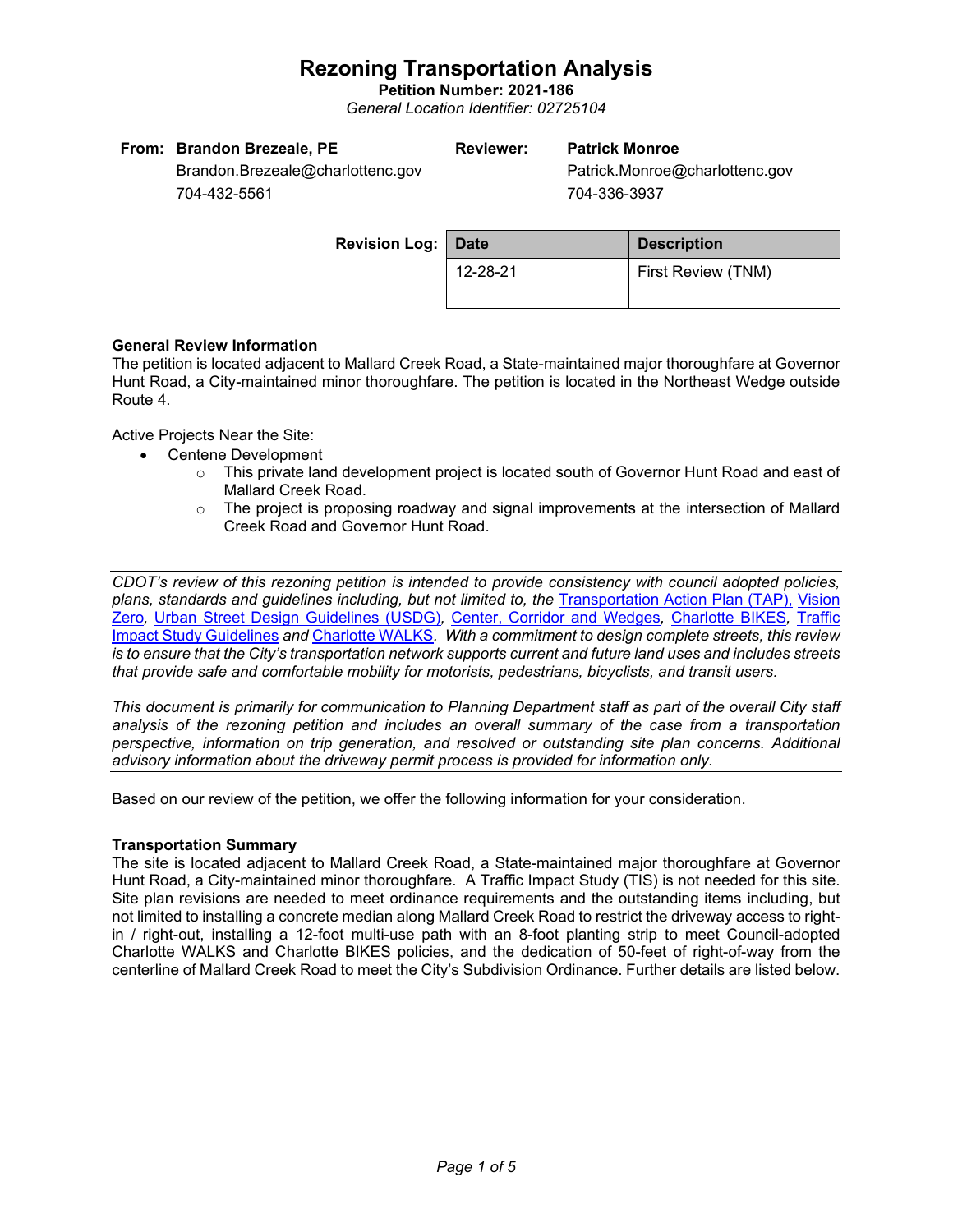**Petition Number: 2021-186** *General Location Identifier: 02725104*

### **Trip Generation**

| <b>Scenario</b>     | <b>Land Use</b>                   | <b>Intensity</b> | <b>Trip Generation</b><br>(vehicle<br>trips/day) | <b>Source</b>                     |
|---------------------|-----------------------------------|------------------|--------------------------------------------------|-----------------------------------|
| <b>Existing Use</b> | Single Family                     | 1 Dwelling       | 10                                               | <b>Tax Record</b>                 |
| <b>Entitled Use</b> | Single Family<br>(R-3 2.84 acres) | 8 Dwellings      | 105                                              | General guidance<br>from planning |
| Proposed Use        | Apartments                        | 22 Units         | 120                                              | Site Plan: 6/3/2021               |

## **Provide comments to the specified comments below.**

### **Outstanding Issues Strikethrough = Resolved**

- 1. **Curb line:** The proposed zoning district has a setback measured from back of the existing or proposed future curb line.
	- a. **Mallard Creek Road:** The future location of curb and gutter is in the existing location.

Label and dimension the curb and gutter from the centerline for each road on the site plan.

### 2. **Traffic Study:**

A Traffic Impact Study (TIS) is not necessary for the complete review of this petition due to the site generating less than 2,500 daily trips. If during the permitting process the site generates more than 2,500 daily trips, then a traffic study will be required.

3. Revise site plan and conditional note(s) to commit to dedicate 50-feet of right-of-way from the road centerline in accordance with Chapter 20 of the City's Subdivision Ordinance. The site plan shall label and dimension the right-of-way from the road centerline.

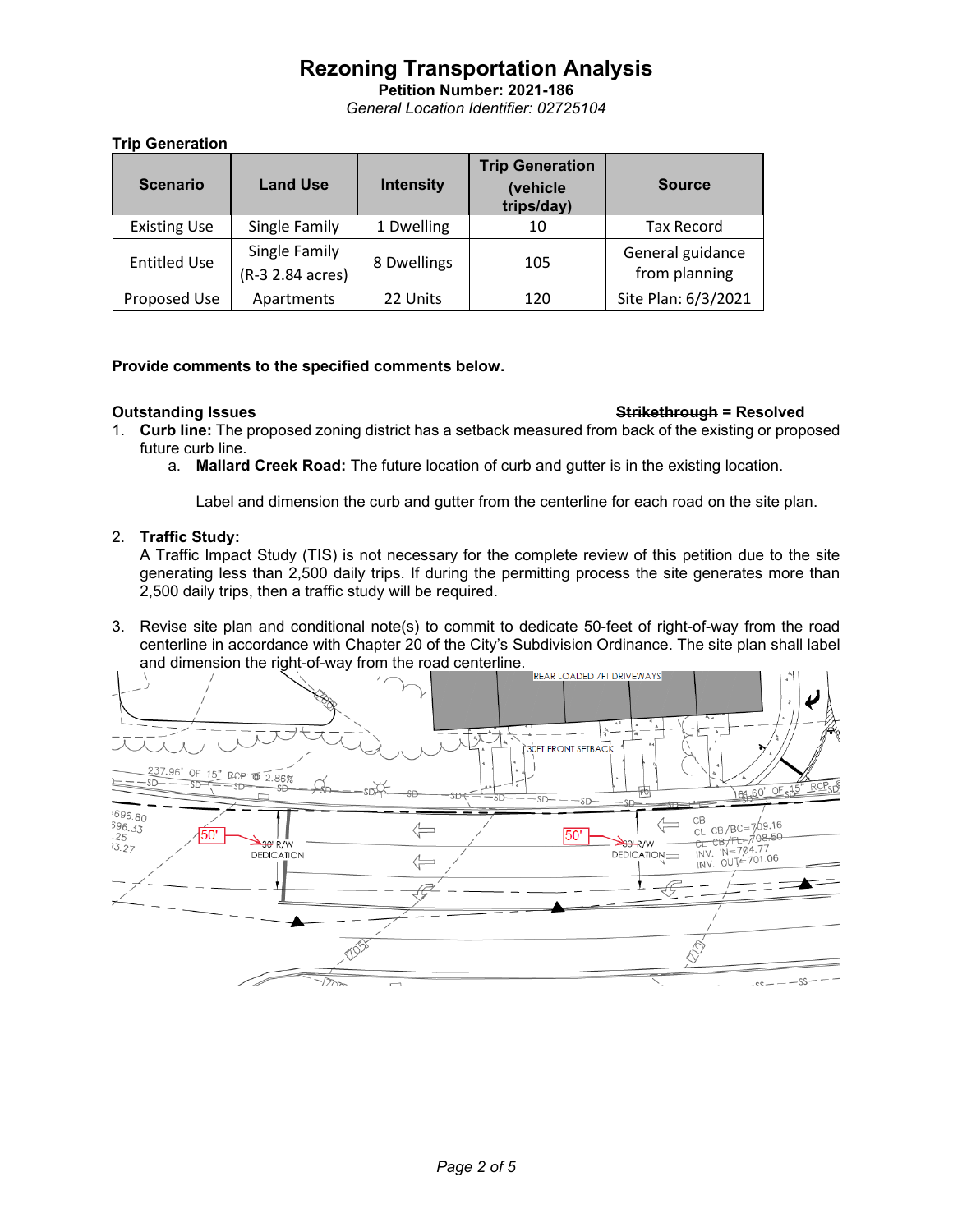**Petition Number: 2021-186** *General Location Identifier: 02725104*

4. Revise site plan and conditional notes to commit to installing a concrete median along Mallard Creek Road to restrict the site driveway access to right-in / right-out. The median will be constructed from the intersection of Mallard Creek Road and Governor Hunt Road and extend 50 feet past the site driveway. The median will be designed to provide 150-feet of full width storage for the southbound left turn lane on Mallard Creek Road at Governor Hunt Road. Remove the proposed pork chop median at the site driveway.



5. Revise site plan to show the driveway radius tie into the existing curb and gutter at a tangent and ensure the driveway radius tie in point remains on the property.



6. Revise site plan and conditional notes to commit to construct an 8-foot planting strip, and a 12-foot multi-use path along the site's frontage of Mallard Creek Road per Chapter 19. The site plan shall label and dimension both items from the back of curb and road centerline. The 12-foot multi-use path also meets the council adopted Charlotte WALKS and Charlotte BIKES policies.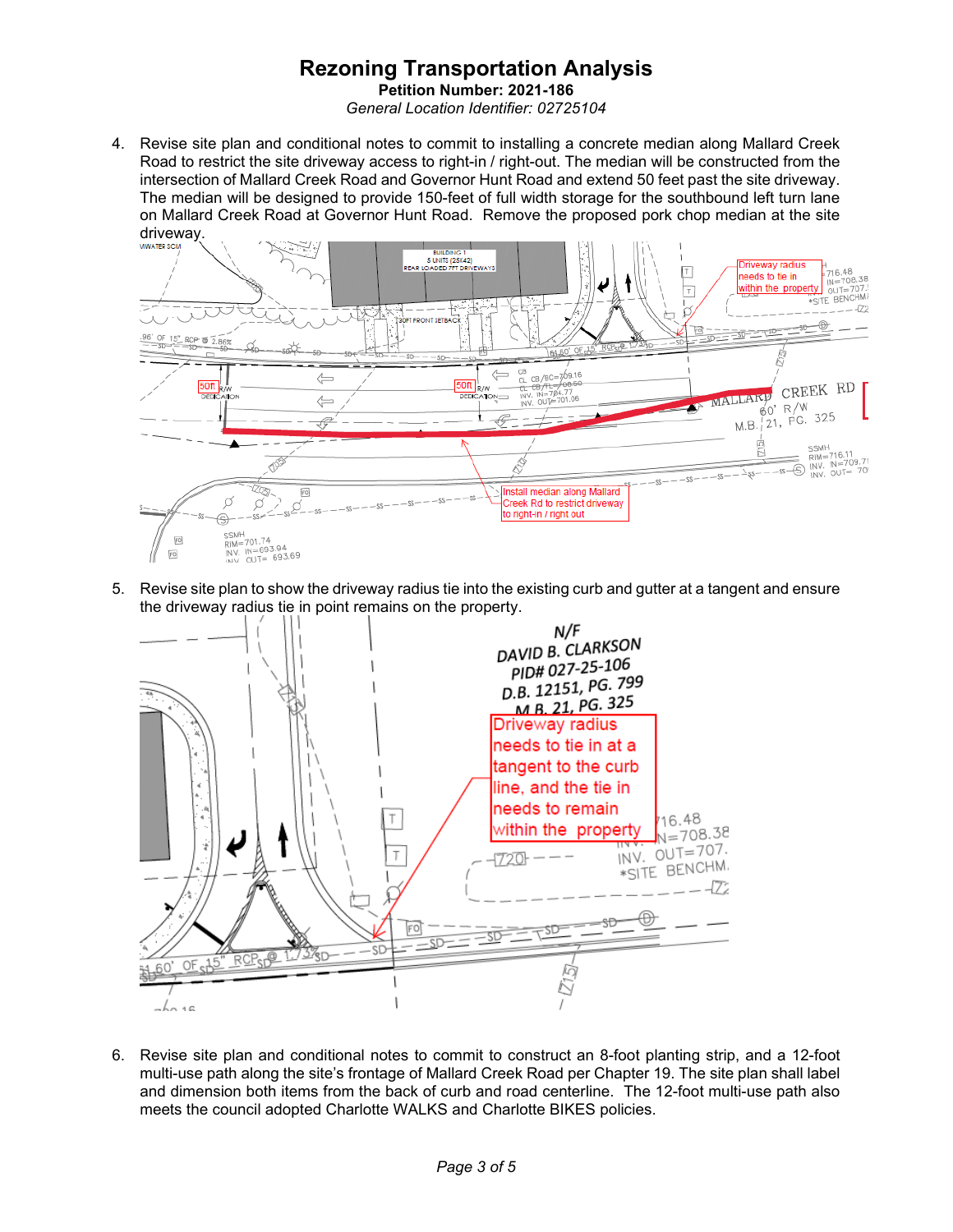- 7. Revise site plan to label the proposed roads on site as private alleys.
- 8. Revise site plan to show the trash collection location for the site.
- 9. Revise conditional note 3.D. to specify dedication and fee simple conveyance of all rights-of-way to the City before the site's first building certificate of occupancy is issued. CDOT requests rights-of-way set at 2' behind back of sidewalk where feasible.
	- D) WHERE NECESSARY, PETITIONER SHALL DEDICATE CONVEY IN FEE SIMPLE ALL RIGHTS-OF-WAY TO THE CITY OF CHARLOTTE<br>BEFORE THE SITE'S FIRST BUILDING CERTIFICATE OF SUBDIPANCY IS ISSUED OR PHASED PER THE SITE'S DEVELOPMENT PLAN. RIGHT-OF-WAY SHALL BE SET AT HELL BEHIND THE BACK OF SIDEWALK WHERE FEASIBLE.
- 10. Revise conditional note 3.D. to specify that all transportation improvements will be approved and constructed before the site's first building certificate of occupancy is issued is needed. The petitioner may phase transportation improvements if said improvements and phasing are explicitly described in

Site plan notes.<br>
UJ WERKE PIESTES FIRST BUILDING CERTIFICATE THE BOAT IS ISSUED OR PHASED PER THE SITE'S DEVELOPMETERING and B<br>
REFORE THE SITE'S THIS TISS FIRST BUILDING CERTIFICATE THE BACK OF SIDEWALK WHERE FEASIBLE.<br> Mallard Creek Rd **AND SHALL BE APPROVED** E) UNLESS OTHERWISE STATED HEREIN, ALL TRANSPORTATION IMPROVEMENTS ALONO AND CONSTRUCTED PRIOR TO THE ISSUANCE OF THE FIRST CERTIFICATE OF OCCUPANCY FOR PRINCIPAL BUILDINGS WITHIN THE SITE.

11. Add conditional note specifying "All public roadway improvements will be subject to the standards and criteria of CDOT and NCDOT, as applicable, to the roadway improvements within their respective road system authority. It is understood that such improvements may be undertaken by the Petitioner on its own or in conjunction with other development or roadway projects taking place within the broad north eastern Mecklenburg area, by way of a private/public partnership effort or other public sector project support."

## **Advisory Information**

The following are requirements of the developer that must be satisfied prior to driveway permit approval. These requirements shall be reflected on the rezoning plan, as appropriate.

- 1. The setback for this district is measured from the back of the existing or future curbline as determined by CDOT and Planning during the permitting process.
- 2. CDOT has the authority to regulate/approve all private street/driveway and public street connections to the right-of-way of a street under the regulatory jurisdiction of the City of Charlotte, per the City of Charlotte's Driveway Regulations.
- 3. Adequate sight triangles must be reserved at the existing/proposed street entrance(s). Two 35' x 35' sight triangles (and two 10' x 70' sight triangles on NCDOT-maintained streets) are required for the entrance(s) to meet requirements. All proposed trees, berms, walls, fences, and/or identification signs shall not interfere with sight distance at the entrance(s) and shall be identified on the site plan.
- 4. The proposed driveway connection(s) to public streets will require a driveway permit(s) to be submitted to CDOT (and NCDOT on NCDOT-maintained streets) for review and approval. The exact driveway location(s) and type/width of the driveway(s) will be determined by CDOT during the driveway permit process. The locations of the driveway(s) shown on the site plan are subject to change in order to align with driveway(s) on the opposite side of the street and comply with City Driveway Regulations and the City Tree Ordinance.
- 5. All proposed commercial driveway connections to a future public street will require a driveway permit submitted to CDOT for review and approval.
- 6. Any fence or wall constructed along or adjacent to any sidewalk or street right-of-way requires a certificate issued by CDOT.
- 7. A Right-of-Way Encroachment Agreement is required for the installation of any non-standard item(s) (irrigation systems, decorative concrete pavement, brick pavers, etc.) within a proposed/existing Citymaintained street right-of-way by a private individual, group, business, or homeowner's/business